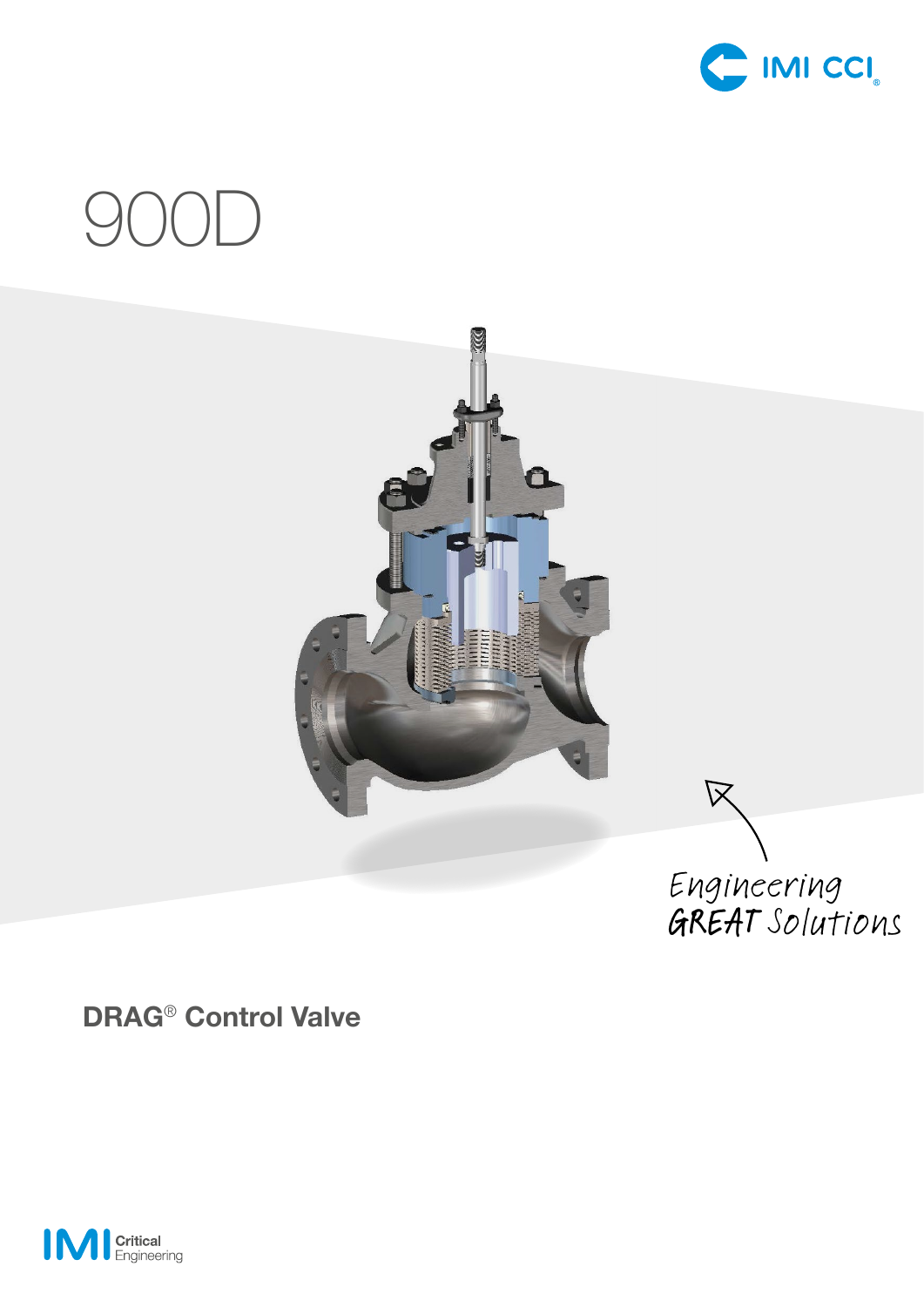# 00D Control Valve

IMI CCI's DRAG® technology, pioneered in 1961, is the industry's leading solution for handling demanding service conditions. The 900D is designed to deliver peak process performance with superior control while minimising losses caused by valve leakage. IMI CCI's proven DRAG® technology will reduce your equipment and maintenance costs through dramatic reductions in cavitation and vibration – the root cause of damage to trim, adjacent equipment and piping. Supported by the world class technical expertise of the Valve Doctor® program, the 900D is a continuation of IMI CCI's industry leading critical application solutions that customers have come to depend on.

### Fully characterisable, multi-stage DRAG® trim



# **Key features**

#### > **Multi-stage DRAG**®

- Eliminates cavitation, noise and vibration
- Increases life and reduces maintenance costs

#### > **Tight shutoff**

- Reduces leakage
- Available in Class IV, Class V & VI with soft seat

#### > **Top entry design**

Teflon and graphite seals available

#### > **Trim characterisation**

- Linear and equal percentage Custom characterisation available to
- match specific process requirements

## > **Easy maintenance**

- Quick change trim allows for ease of maintenance, no internal components are screwed or welded into valve body or bonnet



Chart 1: Stem vibration velocity for a conventional valve before retrofit (blue line) and after retrofit with DRAG® trim (red line)

# **Benefits**

#### > **Control and reliability**

The 900D continues IMI CCI's tradition of customising valve performance to meet the exacting requirements of your application. In addition to linear and equal percentage characterisation, the 900D can be custom characterised for applications that require critical control

#### > **Solves cavitation**

- Maintains the fluid velocity at minimum levels so that local pressures are unlikely to drop below the fluids vapour pressure
- Should gas bubbles form, DRAG<sup>®</sup> reduces the energy to a safe level by dividing the flow into many small channels
- The 900D adheres to ISA guidelines on trim exit velocity

#### > **Solves vibration**

IMI CCI has extensive experience in helping customers eliminate the damage caused by vibration. Chart 1 shows the dramatic results of applying DRAG® technology and kinetic energy control. Customers typically experience a 90% decrease in peak vibration with the application of DRAG®, and that enables them to:

- Eliminate valve and piping damage.
- Minimise system trips
- Minimise downtime and maintenance costs
- Eliminate additional piping supports

#### > **Solves noise**

IMI CCI's philosophy on noise control is to avoid the creation of noise as opposed to trying to muffle it once it's produced. With the 900D the amount of noise that must be absorbed by the pipe wall or insulation is dramatically reduced, and the noise sensed in the vicinity of the valve is at acceptable levels:

- DRAG® operates <85 dba
- Eliminates worker safety concerns
- Eliminate additional insulation & acoustic barriers
- Maximise process flow rates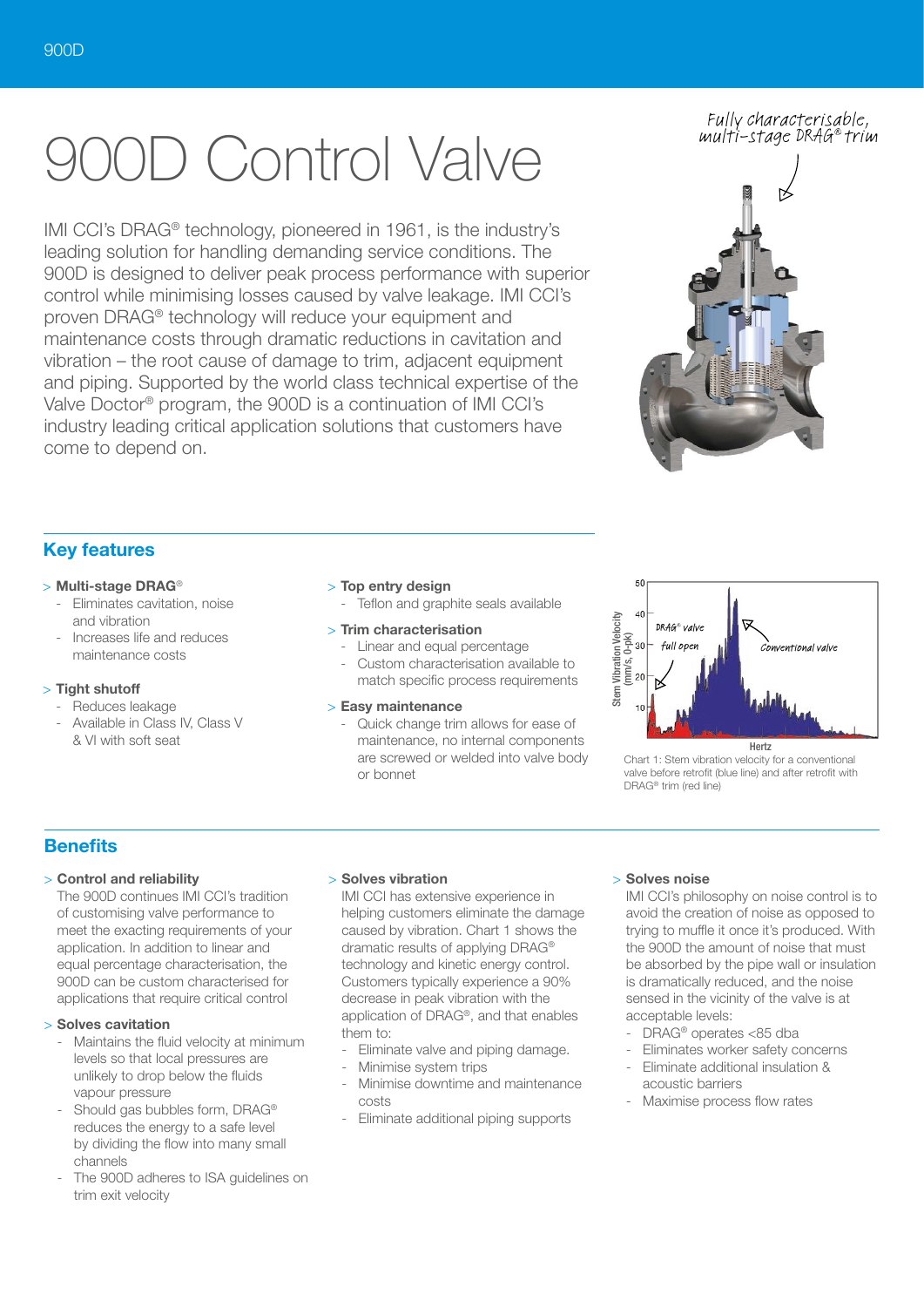

# **Materials**

| Component               | Item No.       | <b>Material Options</b>                                                                                                        |
|-------------------------|----------------|--------------------------------------------------------------------------------------------------------------------------------|
| Body                    | 1              | Carbon steel, chrome-moly steel, stainless steel, other                                                                        |
| <b>Bonnet</b>           | $\mathfrak{D}$ |                                                                                                                                |
| Plug                    | 3              | 316SS Chr Plt or Stellite, 410 SS HT, Inconel 625, UNS S31803<br>Chr Plt or Stellite, F11 Stellited, F22 Stellited             |
| <b>Stem</b>             | $\overline{4}$ | 316SS Chr Plt, UNS S31803 Chr Plt, 410 SS Heat Treated,<br>Inconel 718, 17-4PH H1150M                                          |
| Seat                    | 5              | 316 SS, 316 SS with Stellite, 410 SS Heat Treated, Inconel 718,<br>UNS S31803, UNS S31803+Stellite, F11+Stellite, F22+Stellite |
| Disk Stack              | 6              | 316 SS, 410 SS, Inconel718, S31803                                                                                             |
| <b>Balance Cylinder</b> | $\overline{7}$ | Carbon steel, chrome-moly steel, stainless<br>steel, other                                                                     |
| Balance Seal            | 8              | PTFE + 316 SS, Graphite                                                                                                        |
| Seat Gasket             | 9              | 347 SS with Graphite Filler                                                                                                    |
| Body/Bonnet Gaskets     | 10             | 347 SS with Graphite Filler                                                                                                    |
| Packing Spacer          | 11             | 316 SS                                                                                                                         |
| Packing Set             | 12             | Glass Filled PTFE, Graphite                                                                                                    |
| Packing Follower        | 13             | 316 SS                                                                                                                         |



# **Performance data**

#### **Body type**

Globe/Angle

**Valve sizes**

1" through 16"

**Pressure rating (ANSI class)** 150, 300, 600, 900, 1500, 2500

**End connections**

Raised Face Flange RTJ Flange, Butt Weld End

**Fail mode** Open, Close, In-Place

**Face to face** ISA 75.08 - 2002

**Flow direction** Flow-To-Close (Liquids) Flow-To-Open (Gas)

**Temperature** -50°F to 975°F (-46°C to 525°C) **Shut-off class, ANSI/FCI 70.2** Class IV, V, VI (Soft Seat)

**Trim characteristics** Linear / Equal Percentage / Custom Characterisation\*

**Internal actuator type options** IMI CCI Spring Diaphragm IMI CCI Double Acting Piston

#### **Stroke time\*\***

 $<$  30 sec (standard)/ $<$  1 sec to open. < 5 sec to close (fast stroke)

\*Designed specifically to match customers process requirements \*\*Lower stroking times upon request

# **Applications**

#### > **Oil & Gas**

- Extraction Steam Control
- Fire Water Pump Recirculation
- Fire Water Pump Discharge
- Gas Injection
- Gas Withdrawal (Clean)
- Emergency and Service Vents
- Fuel Gas Regulation Valves
- Compressor Anti-surge
- Hot Gas Bypass
- Process gas to Vent/Flare
- Expander Bypass (JT Valves) (non-cryogenic)
- Feedstock Flow/Pressure Control
- Passivation Valve
- Feedgas Regulator
- Lean Amine Pump
- Recirculation Control
- Produced Water Injection (Clean)

#### > **Power application**

- HP Heater Emergency Drains
- Feedwater Regulators
- Startup Feed Regulators
- Soot Blowing
- General Turbine Island BOP
- Condensate Pump Recirculation
- Supercritical Startup Valve
- Deaerator Level Control
- DA Pegging
- Auxiliary Steam PCV

#### > **Nuclear application**

- Atmospheric Dump
- Feedwater Pump Recirculation
- Auxiliary Steam to Deaerator
- Blow Down
- Condensate Drain
- Deaerator Level Control
- Feedwater Heater Drains
- Steam Bypass
- Condenser Dump (Turbine Bypass)
- Feedwater Regulator
- Condensate Pump Recirculation